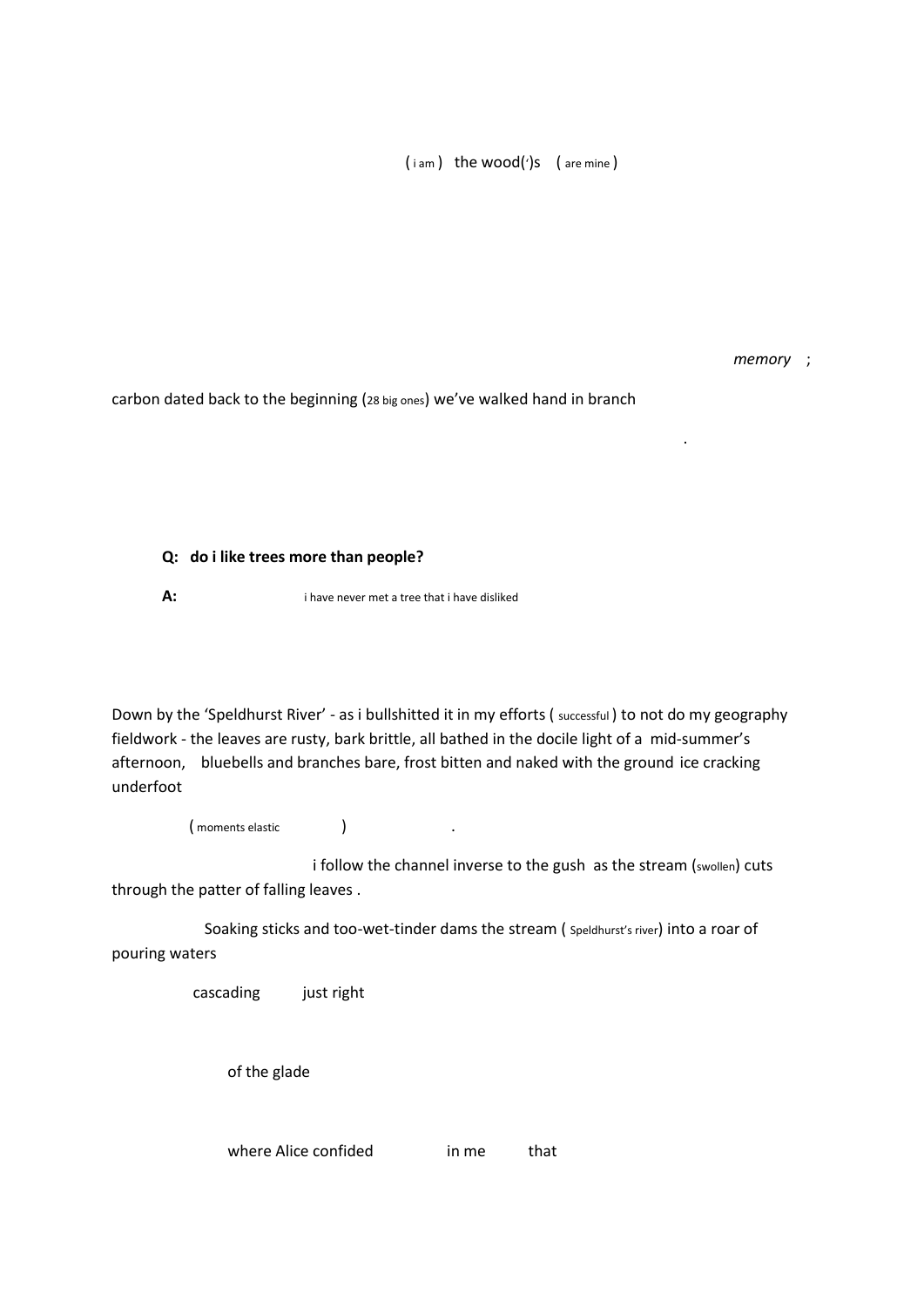she was pregnant

.

and was going to get rid of it

and now she's got a delightful four year old .

At the same time, in those four years it has felt, simultaneously that everything has changed and, even more so that everything has always been this way (
moments elastic

. The contract of the contract of the contract of the contract of the contract of the contract of the contract of the contract of the contract of the contract of the contract of the contract of the contract of the contrac

|                                                                  | i stop, the glade to my left,                         |    |                                                    |                                          |
|------------------------------------------------------------------|-------------------------------------------------------|----|----------------------------------------------------|------------------------------------------|
|                                                                  | right ear to the stream                               |    | and its roar; the deafening rush of every spinning |                                          |
|                                                                  | (pre experimental days) high i hit each time i        |    |                                                    |                                          |
|                                                                  | took a record for a walk ; the trees sound like every |    |                                                    |                                          |
| single seminal alt rock landmark released between                |                                                       |    |                                                    |                                          |
| 89 and 94                                                        |                                                       |    |                                                    |                                          |
| and the leaves                                                   |                                                       |    |                                                    |                                          |
|                                                                  |                                                       |    |                                                    | look like                                |
| tasted the light                                                 | every blown out cannon IXUS                           |    |                                                    | 4 megapixel image file i shot as i first |
| that was in the externalising of my mind's eye                   |                                                       |    |                                                    |                                          |
| into the 'my pictures folder' of the family windows<br>$\lambda$ |                                                       |    |                                                    |                                          |
|                                                                  |                                                       | xp | computer                                           |                                          |

 in that desperate adolescent attempt to *be*  somebody ; capitalise my waxing  $"i"$